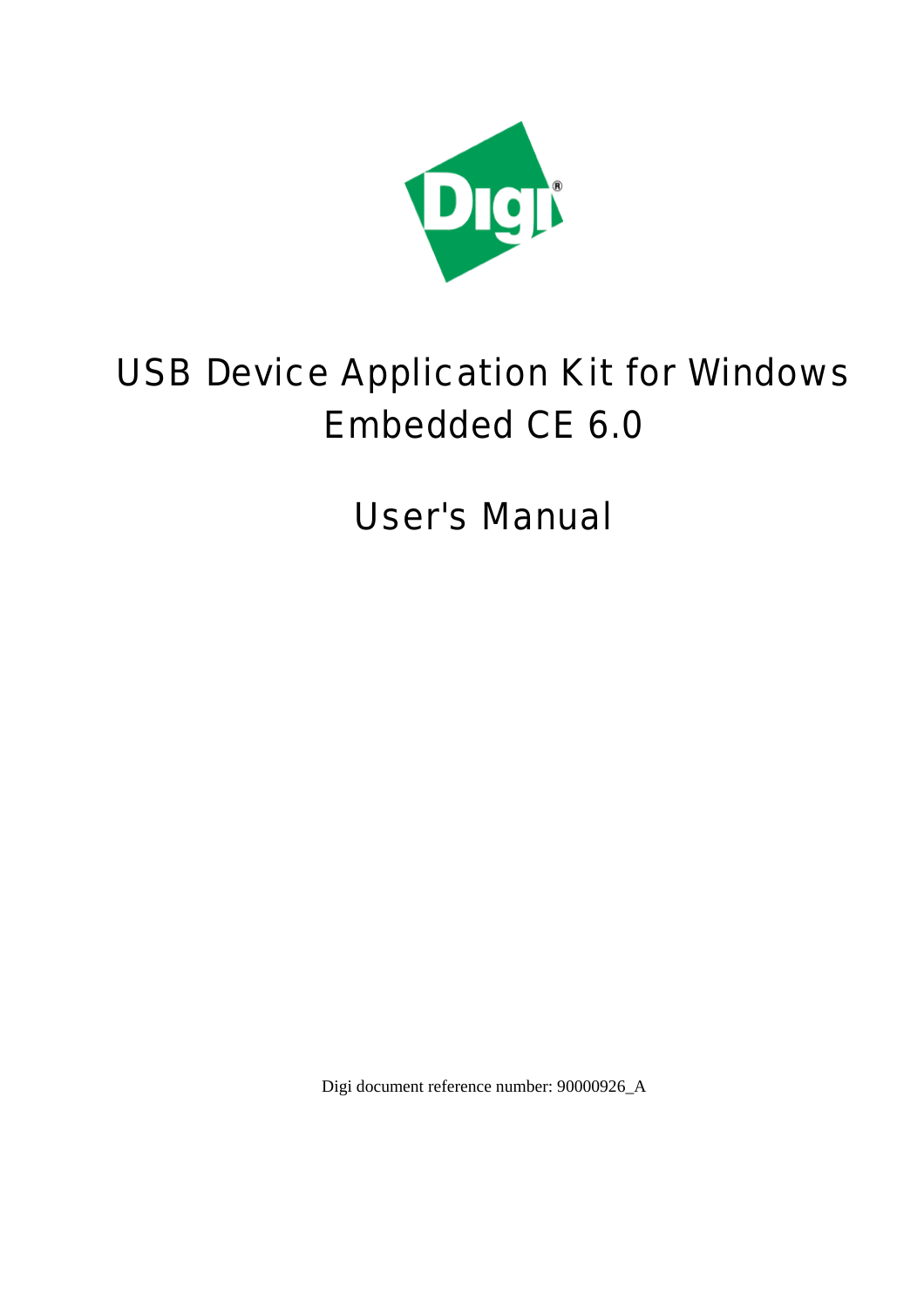© Digi International Inc. 2008. All Rights Reserved.

The Digi logo is a registered trademark of Digi International, Inc.

All other trademarks mentioned in this document are the property of their respective owners.

Information in this document is subject to change without notice and does not represent a commitment on the part of Digi International.

Digi provides this document "as is," without warranty of any kind, expressed or implied, including, but not limited to, the implied warranties of fitness or merchantability for a particular purpose. Digi may make improvements and/or changes in this manual or in the product(s) and/or the program(s) described in this manual at any time.

This product could include technical inaccuracies or typographical errors. Changes are periodically made to the information herein; these changes may be incorporated in new editions of the publication.

Digi International Inc. 11001 Bren Road East Minnetonka, MN 55343 (USA) +1 877 912-3444 or +1 952 912-3444 http://www.digiembedded.com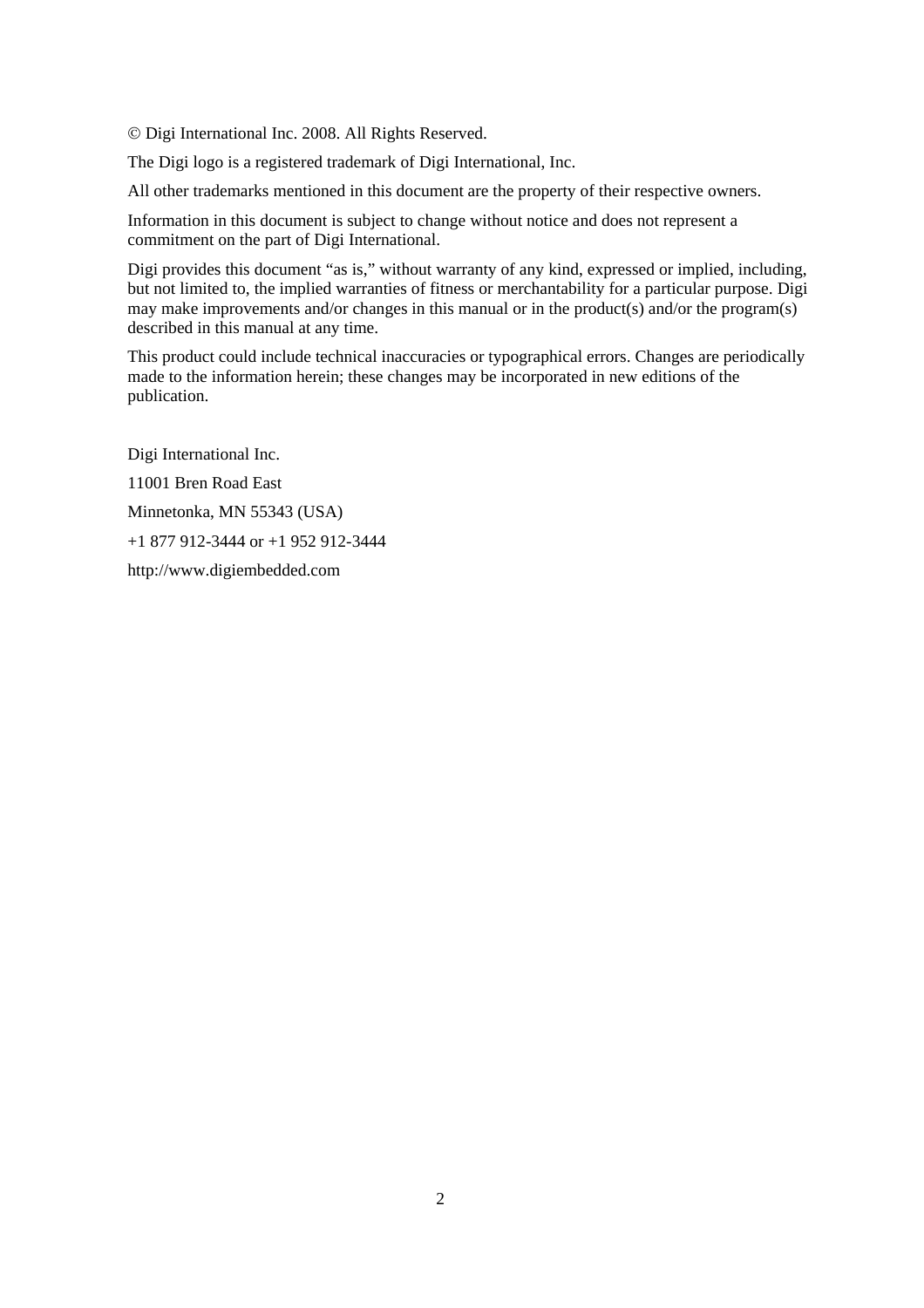# **Contents**

| $\mathbf 1$  |  |
|--------------|--|
|              |  |
| $\mathbf{2}$ |  |
|              |  |
| 3            |  |
| 4            |  |
|              |  |
|              |  |
|              |  |
| 5            |  |
|              |  |
|              |  |
| 6            |  |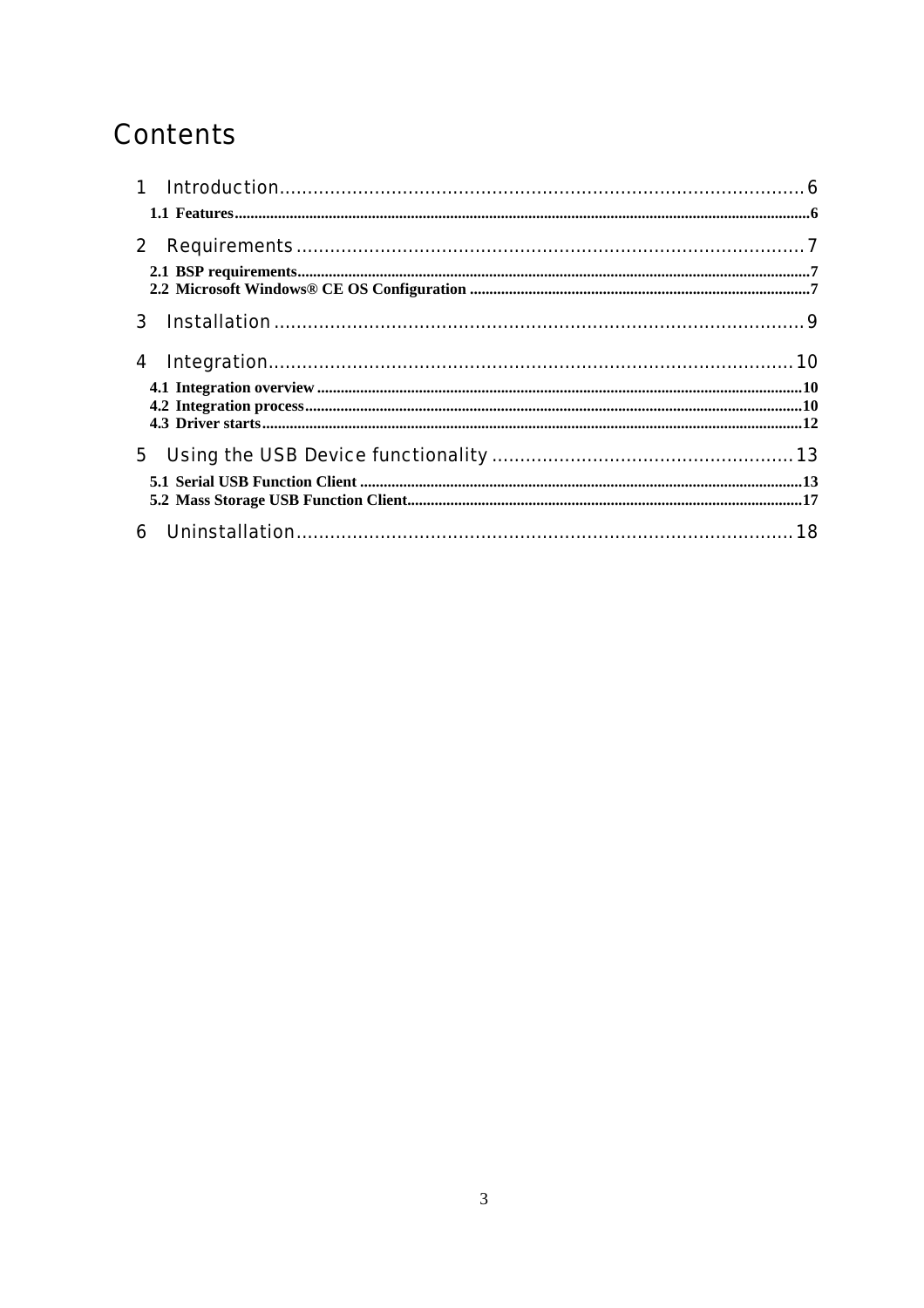# Conventions used in this manual

Here is a list of the typographical conventions used in this manual:

| Style                | New terms and variables in commands, code, and other input.                                   |
|----------------------|-----------------------------------------------------------------------------------------------|
| Style                | In examples, to show the contents of files, the output from<br>commands. In, text the C code. |
|                      | Variables to be replaced with actual values are shown in italics.                             |
| <b>Style</b>         | For menu items, dialogs, tabs, buttons, and other controls.                                   |
|                      | In examples, to show the text that you enter                                                  |
| Menu name $>$ option | A menu followed by one or more options; for example, File ><br>New.                           |

This manual also uses these frames and symbols:



**This is a warning. It helps solve or avoid common mistakes or problems.** 



*This is a hint. It contains useful information about a topic.* 



This is a host computer session > **Bold text indicates what must be entered**.



This is a target session > **Bold text indicates what must be entered**.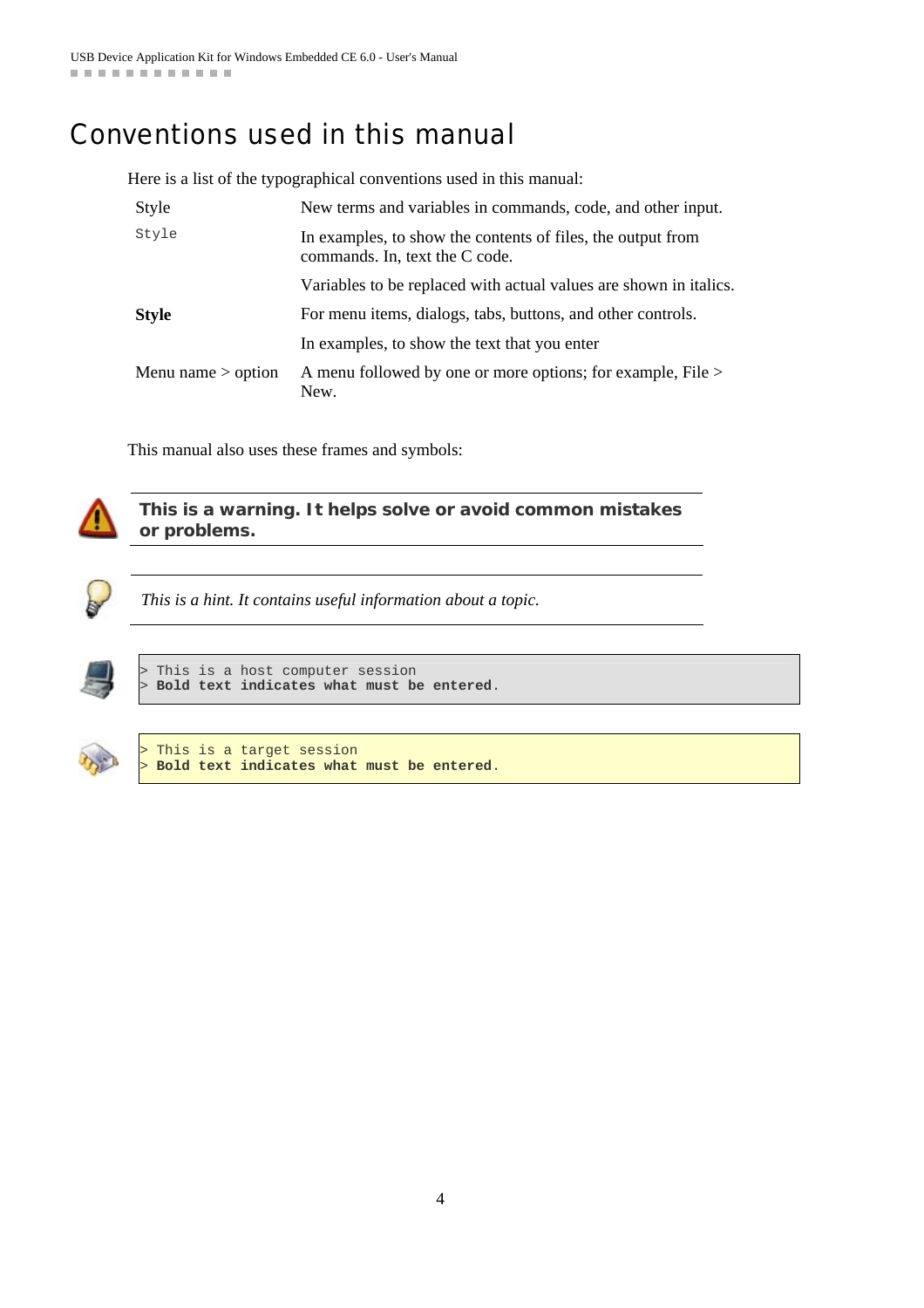# Abbreviations

| <b>ASCII</b>  | American Standard Code for Information Interchange |
|---------------|----------------------------------------------------|
| <b>CPU</b>    | <b>Central Processing Unit</b>                     |
| <b>ESD</b>    | Electrostatic Discharge                            |
| <b>GPIO</b>   | General Purpose Input/Output                       |
| <b>OS</b>     | <b>Operating System</b>                            |
| PC.           | <b>Personal Computer</b>                           |
| <b>RAM</b>    | <b>Random Access Memory</b>                        |
| <b>ROOTFS</b> | Root File System                                   |
| <b>TFTP</b>   | Trivial File Transfer Protocol                     |
| <b>TTY</b>    | Teletypewriter                                     |
| <b>USB</b>    | Universal Serial Bus                               |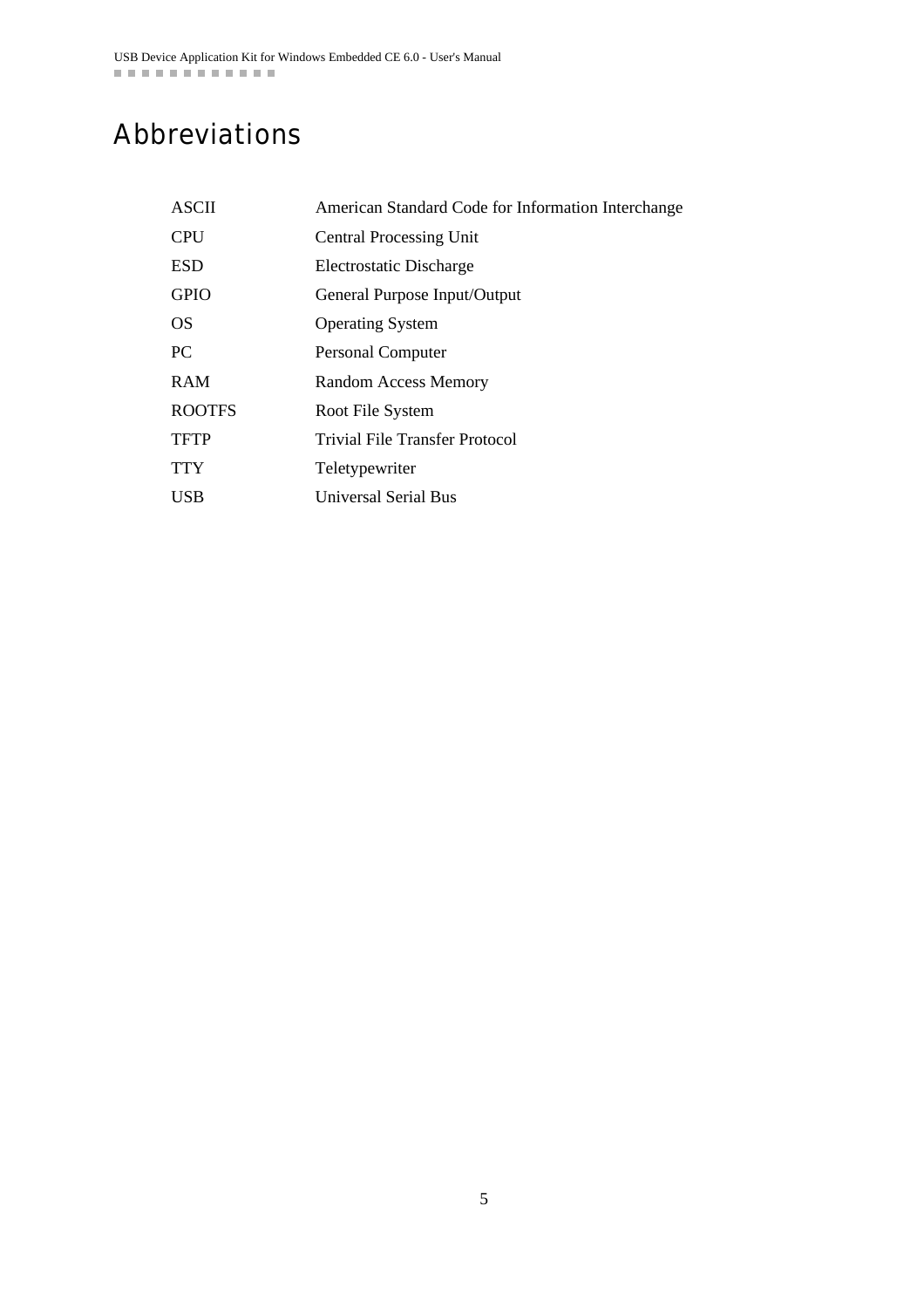# 1 Introduction

The USB Device Application Kit is a product that brings the USB Device physical interface to your Digi Development board or JumpStart board.

The USB Device Application Kit hardware board connects to the Development or JumpStart board via the USB Application Header and the provided 16-pin flat cable. It basically mounts a USB PHY and USB B female connector.

The USB Device Application Kit software contains the driver needed to support the USB Device Controller in a Microsoft Windows® Embedded CE 6.0 OS Design.

This User's Manual assumes that the reader is able to create, compile and download a kernel image.

### 1.1 Features

The following are the main features of the USB Device Application Kit:

- USB 2.0 Full Speed (Low speed not supported)
- Board is powered from Development or JumpStart board
- Operation modes: serial and mass storage,
- $\bullet$   $\pm$ 15kV ESD protection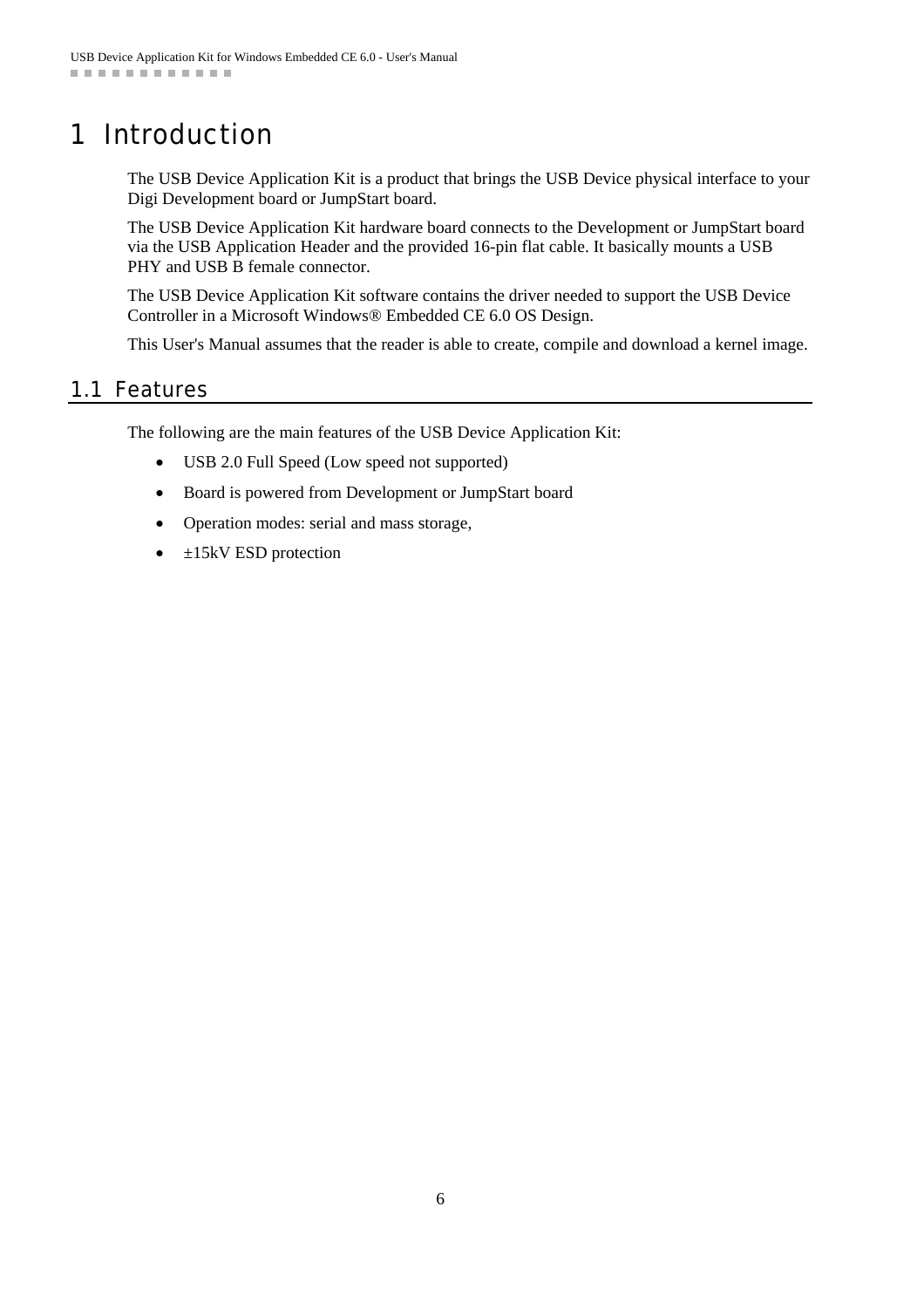# 2 Requirements

Host System requirements

The development system has to meet the following requirements:

- x86 PC with 500 MHz Pentium III or faster processor; 2 GHz Pentium 4 or equivalent recommended
- Microsoft Windows® 2000 Professional with Service Pack 4 or Windows XP Professional with Service Pack 1.
- Microsoft Windows® CE 6.0 with Service Pack 1 installed and updates
- Serial port
- Ethernet network card

# 2.1 BSP requirements

Display interface support recommended for development purposes, but not required.

# 2.2 Microsoft Windows® CE OS Configuration

### 2.2.1 Required components

Go to the Catalog and expand **Device Drivers > USB Function > USB Function Clients**. Then include this element:

#### **USB Function Clients:**

- Mass Storage
- serial

When using ActiveSync the components from **Core OS > CEBASE > Applications – End User > ActiveSync** must be included into the Windows CE project**.** 

Then include this element:

#### **ActiveSync:**

• File Sync

#### Furthermore, the component from **Core OS > CEBASE > Communication Services and Networking > Networking - Wide area Network (WAN)** must be included into the Windows CE project

Then include this element:

#### **Telephony API (TAPI 2.0):**

• Unimodem Support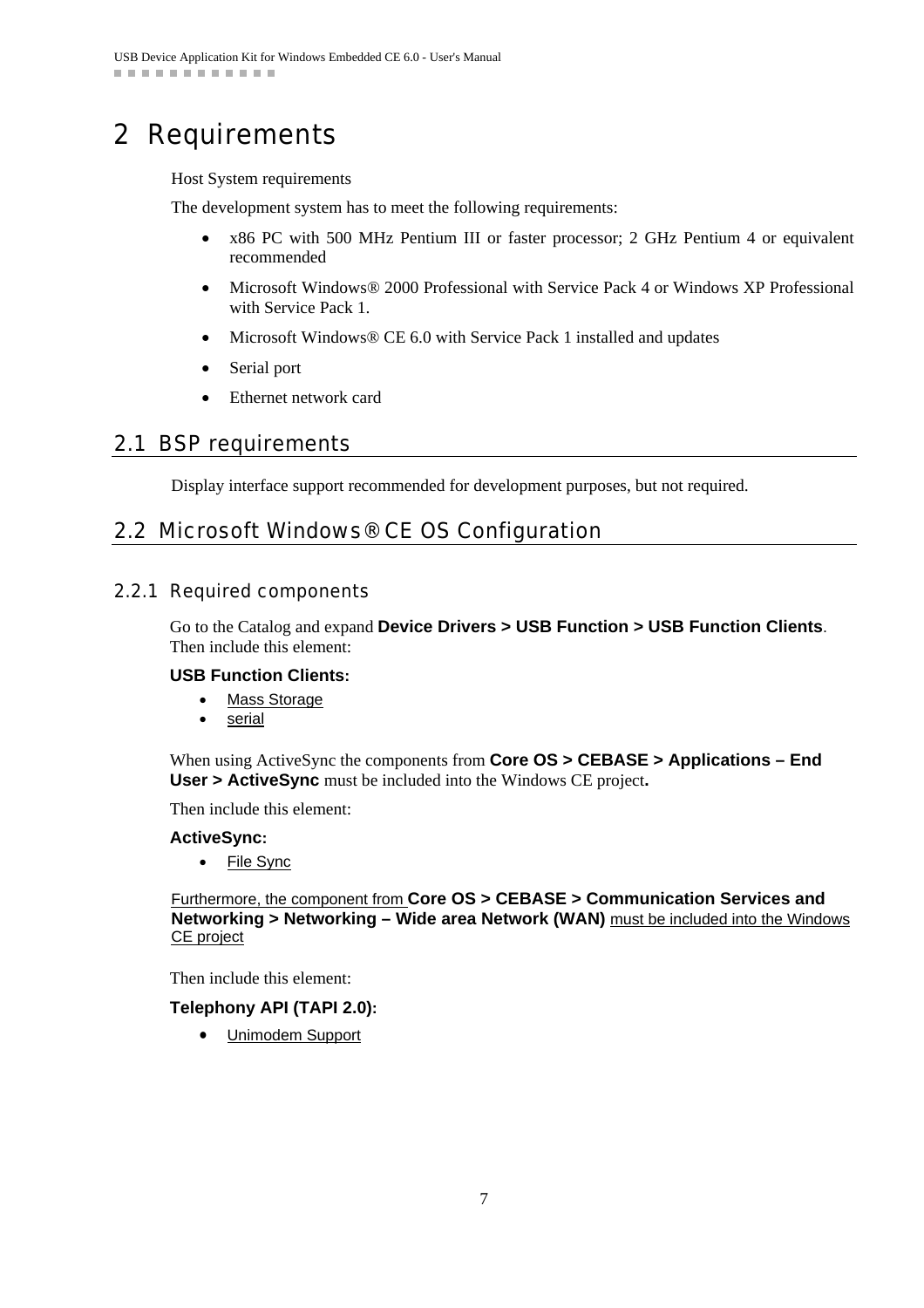### 2.2.2 Recommended catalog components

Other recommended networking utilities and services are:

#### **Core OS > CEBASE > Communication Services and Networking:**

- Networking General
	- o **Network Utilities**
- Servers
	- o FTP Server
	- o Telnet Server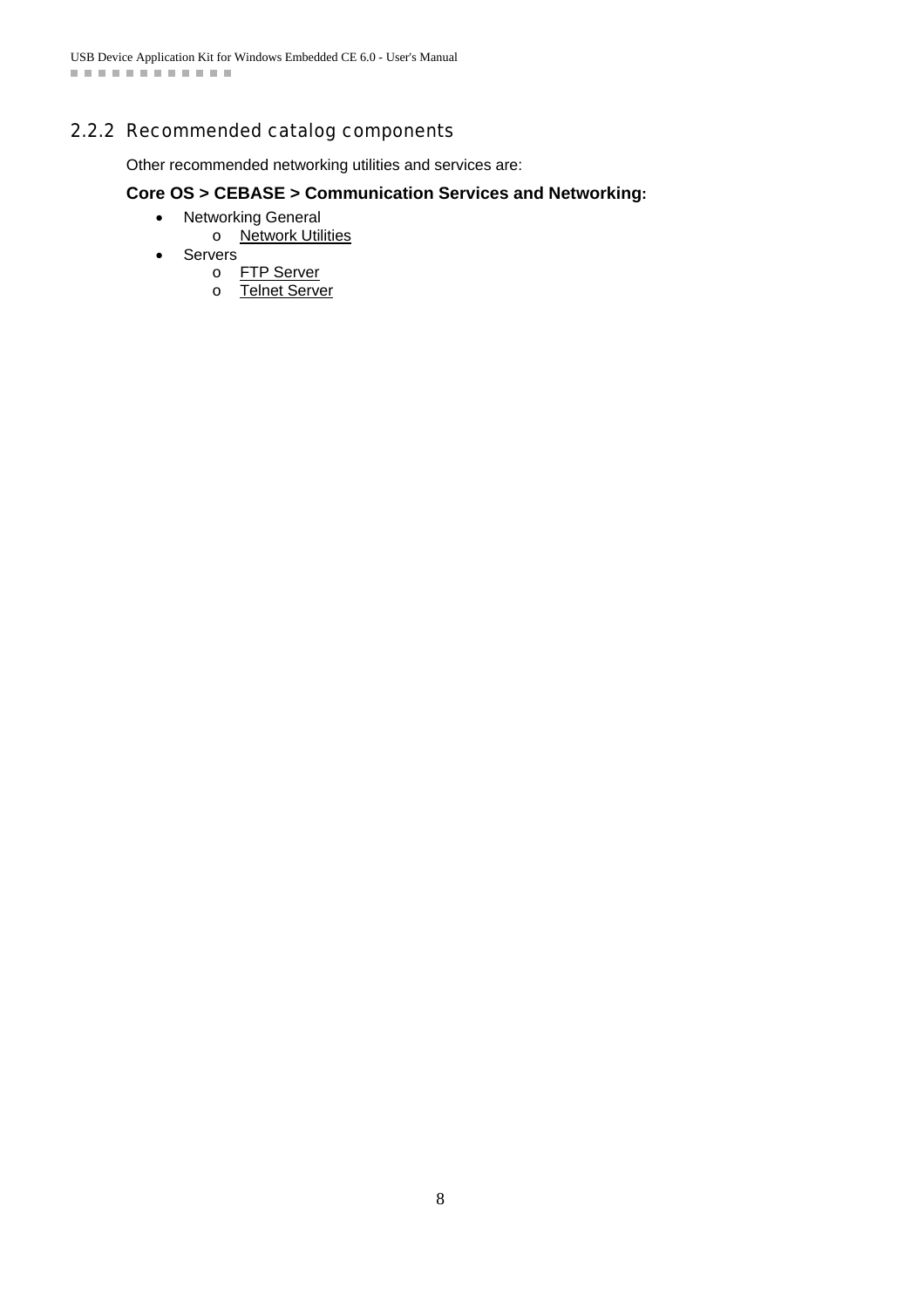# 3 Installation

This release is installed by executing Setup.exe.

The installer wizard will guide you in all required steps.

After installation has finished, the following components will be on your PC:

#### *%ProgramFiles%\Digi\AppKits\USB\_Device\_AppKit*:

- **Uninstaller**: Executable to uninstall this release.
- **Release Notes** and **License Agreements.**

#### *%\_WINCEROOT%\OTHERS\Digi\AppKits\USBFN\src\driver:*

• Sources of the driver.



*%ProgramFiles% is an environment variable of your system that provides the path to your Program Files directory (usually C:\Program Files)* 

*%\_WINCEROOT% is an environment variable of your system that provides the path to your Microsoft Windows® CE root directory (usually C:\WINCE600).*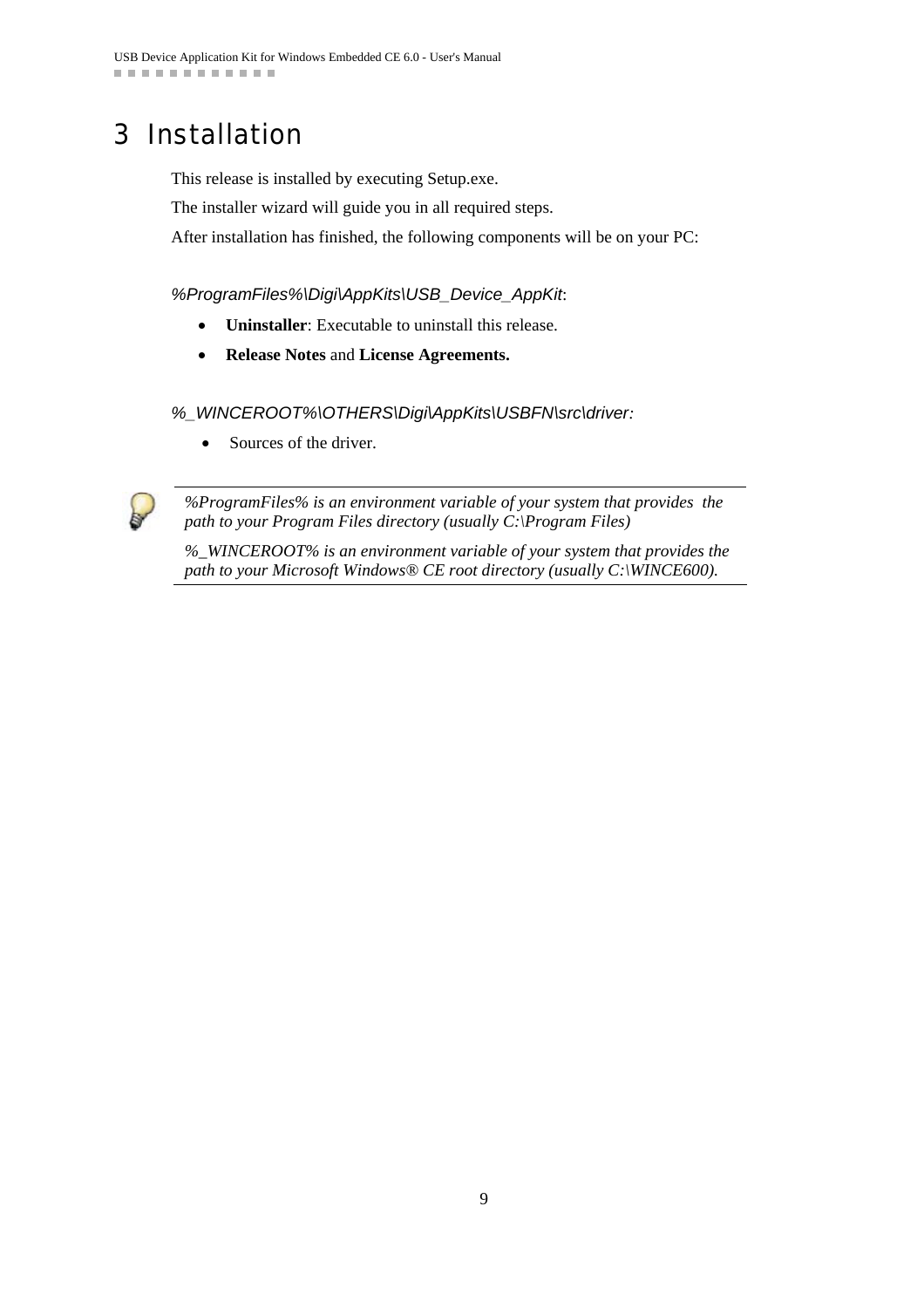# 4 Integration

# 4.1 Integration overview

The USB Device Application Kit integration described in this chapter assumes that you have already performed the following steps. These steps are fairly general as they are highly dependant on the customer BSP and the Microsoft Windows® CE version used:

Before completing these steps, you will need to have the following applications already installed:

- Windows Embedded as described in Chapter 2, and
- a BSP corresponding with the hardware that will be used.

### 4.2 Integration process

The source code of the driver is also available and can be integrated into a Windows Embedded CE 6.0 project as a subproject of it.

After you have completely built your Project,it's time to add a new subproject for the USB\_Device\_AppKit Module.

Open the Solution Explorer and right-click over the Subprojects. Choose **Add Existing Subproject**:



Navigate to *%\_WINCEROOT%\OTHERS\Digi\AppKits\USBFN\src\driver* directory and select USBFN.pbpxml: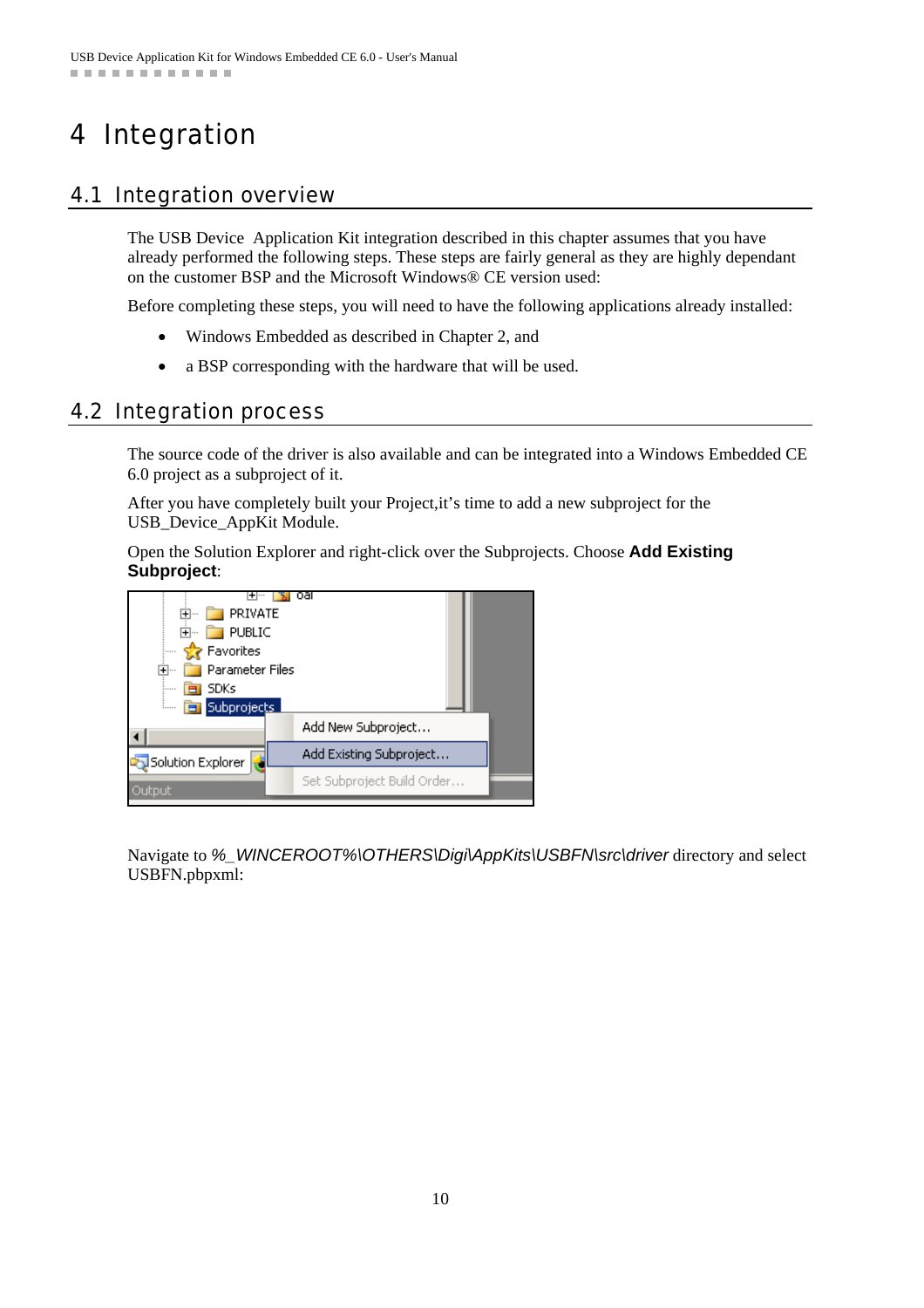| Open                                                             |                                                                 | 2 x    |
|------------------------------------------------------------------|-----------------------------------------------------------------|--------|
| Look in: $\vert$                                                 | $0$ $0$ $0$ $\Box$<br>driver<br>▾                               |        |
| My Recent<br>Documents<br>Desktop<br>My Documents<br>My Computer | ho USBFN.pbpxml                                                 |        |
| My Network                                                       | File name:                                                      | Qpen   |
| Places.                                                          | Files of type:<br>Windows Embedded CE Subproject Files (.pbp> V | Cancel |

Now you can see the parameter files and the source files.

Right click over USBFN and select **Rebuild** and then right click over the project and select **Make Run-Time Image**.

The driver build should be rebuilt and included in the final **nk.bin** image, together with the necessary registry entries.

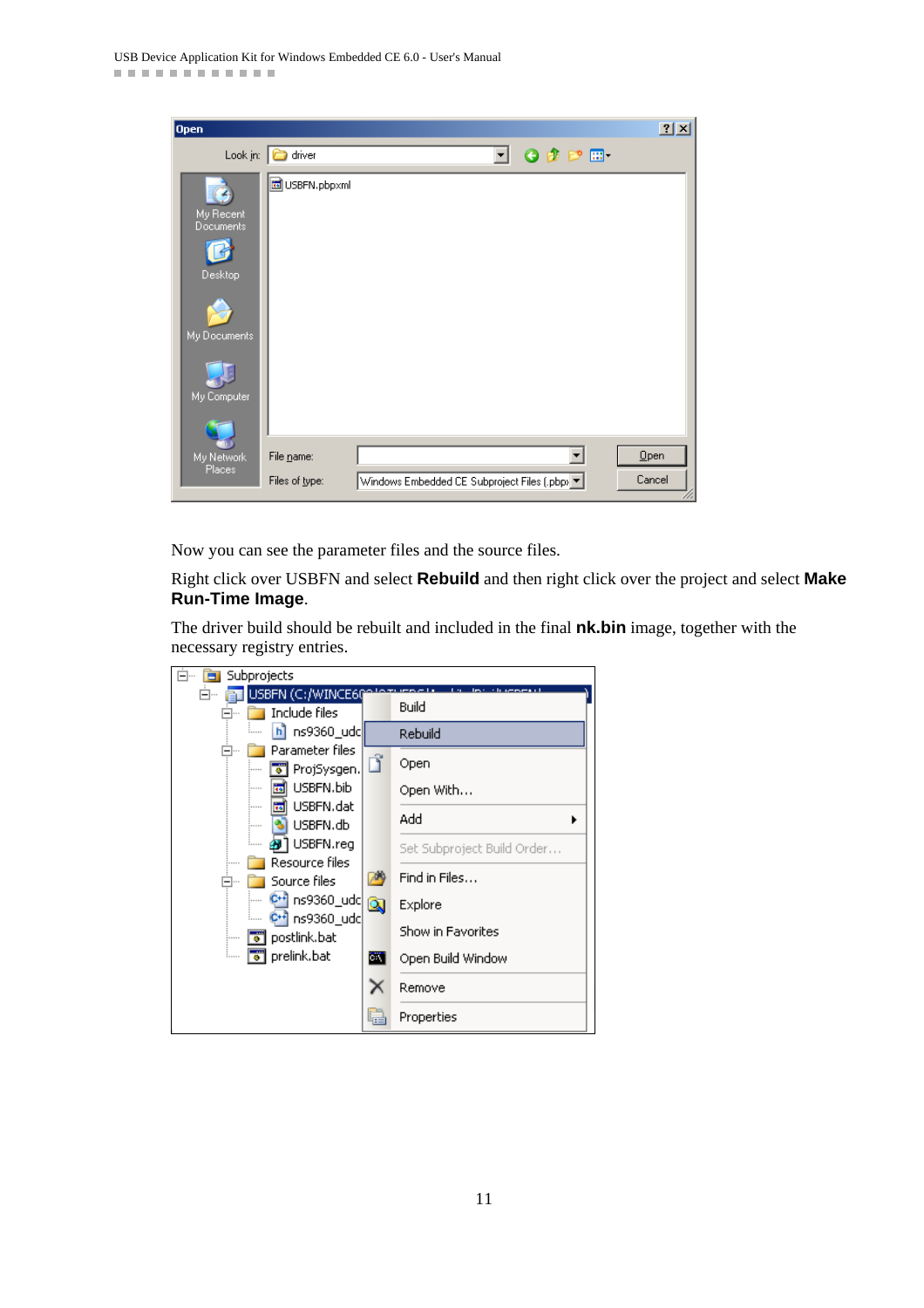# 4.3 Driver starts

Verify that the **ns9360\_usbfn.dll** is inside the new image and that the correct registry entries are placed in the final registry file (reginit.ini).

Once the project has been built, download it to the target device and start it up.

If you have the USB Device Application Kit connected to the peripheral application header of the target, it should be automatically detected, and you should see a console message similar to the following:



[UfnPdd\_Init]: Loading USB Device Driver… OK.



*More information may be shown depending on the debug level established in the driver.* 



*In the console an error message will show up telling that an IOCTL isn't supported by the driver. That message can be ignored because that IOCTL only receives some interface information that are not important to the functionality of the driver*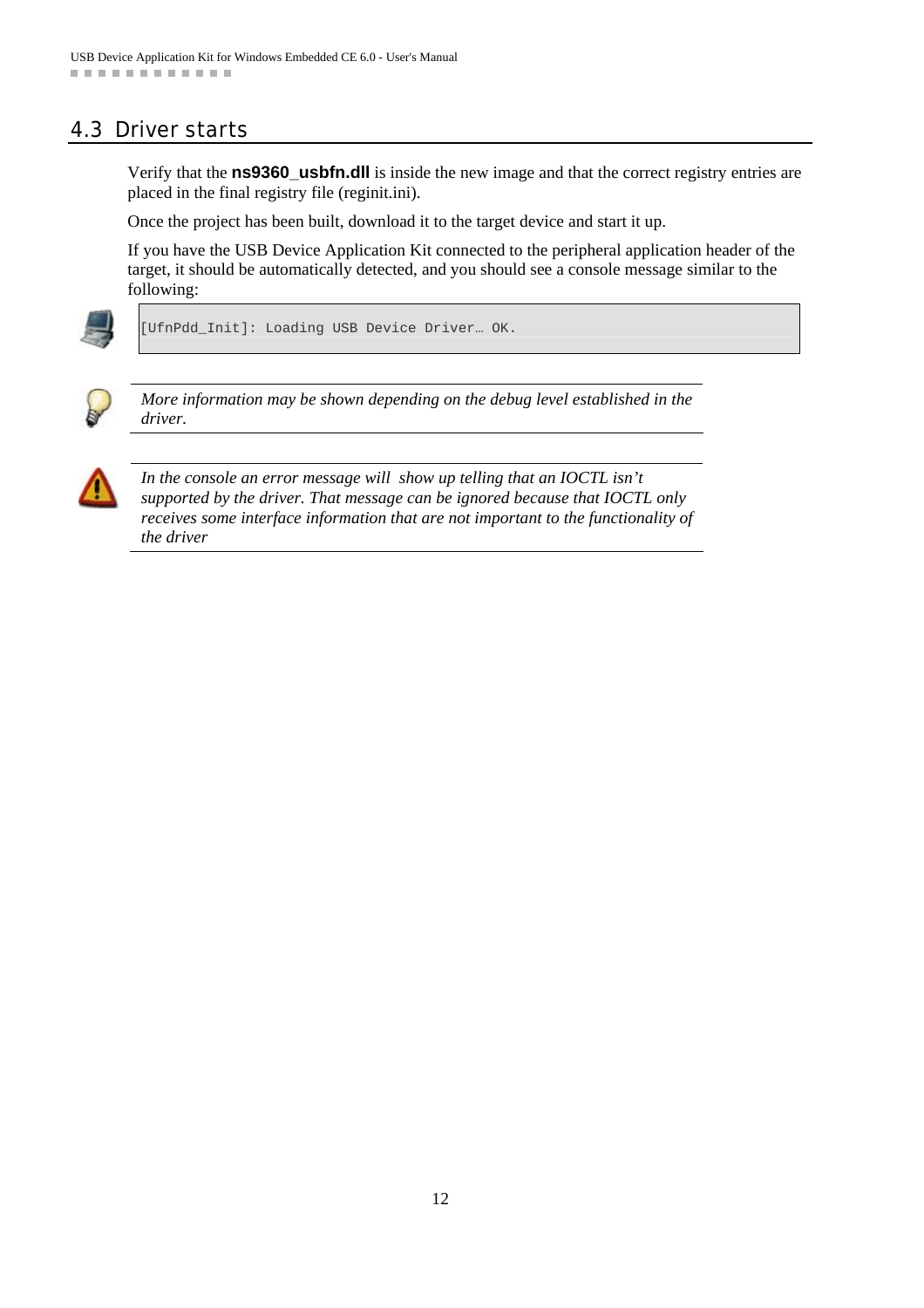# 5 Using the USB Device functionality

The USB Device driver provides the functionality upon which the USB function client drivers work. The USB function client drivers implement one or more "functions", each providing a different capability to the USB host. In this document we'll see two of these function client drivers:

- Serial USB Function Client
- Mass Storage USB Function Client

### 5.1 Serial USB Function Client

For both serial profiles standard serial support is necessary within the Windows CE image. That component can be found at **Core OS > CEBASE > Core OS Services > Serial Port Support.**

### 5.1.1 Selecting the ActiveSync profile

Make the following change in your **USBFN.reg** file, you need to uncomment the **Serial\_Class** and comment the rest (";").



[HKEY\_LOCAL\_MACHINE\Drivers\USB\FunctionDrivers] **;**"DefaultClientDriver"="Mass\_Storage\_Class" **"DefaultClientDriver"="Serial\_Class" ;"**DefaultClientDriver"="USBSER\_Class**"**

Now you can build the project with the profile selected.

Right click over USB\_Device\_AppKit and select **Rebuild** and then right click over the project and select **Make Run-Time Image**.

### 5.1.2 Using the profile for ActiveSync

On the PC side (Host) ActiveSync 4.x or higher must have been installed previously.



*To use ActiveSync some additional components are necessary. Refer to chapter 2.2.1 and include the listed components.If the components have been included after building the project a SYSGEN must be done again.* 

After building and deploying successfully the Windows CE image a ActiveSync connection might be necessary to be created on the target side. This is only necessary if more than one serial port is enabled on the target device.

Following the steps that are necessary to create on the target side a new direct connection that can be used later by ActiveSync.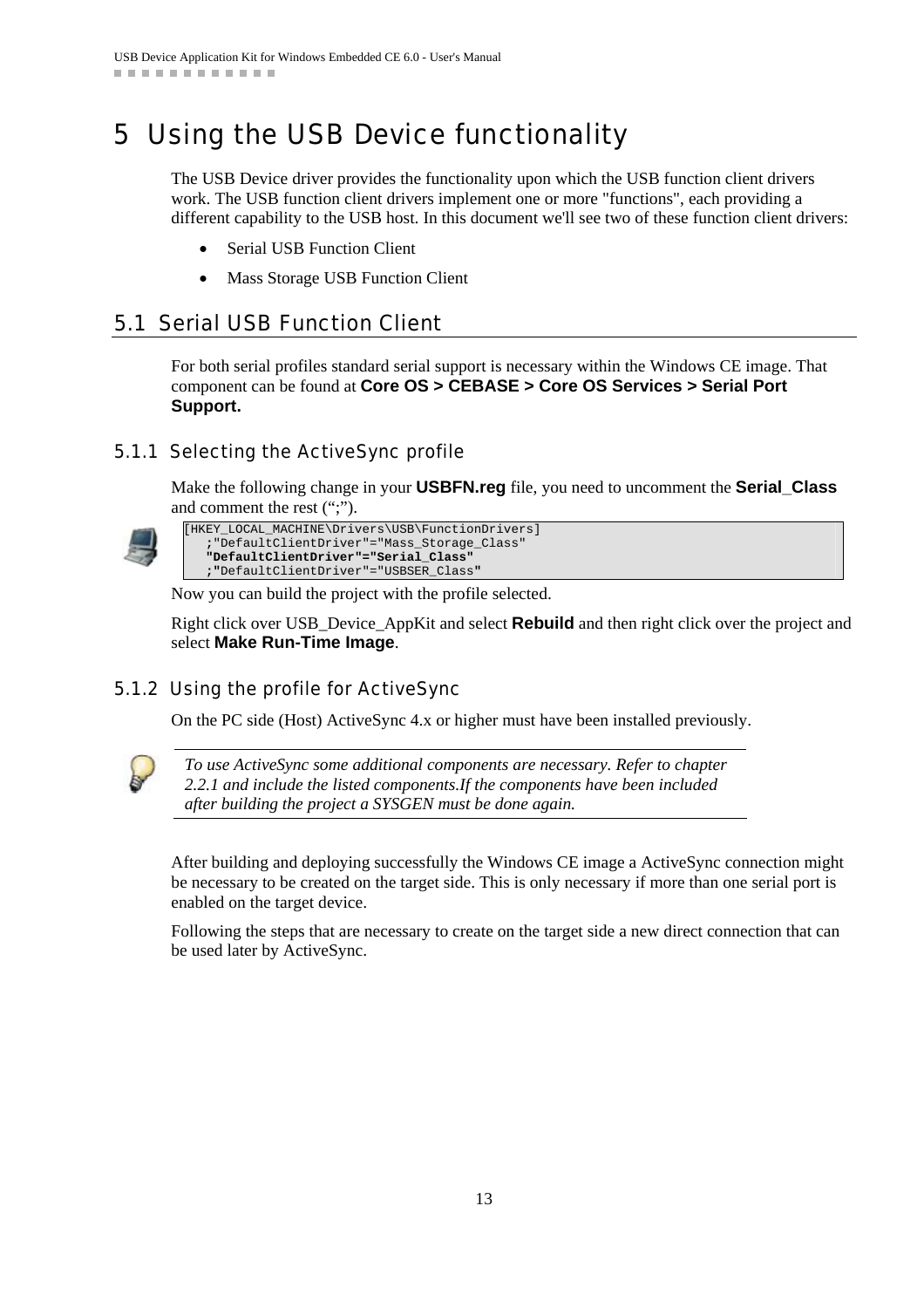| <b>Make New Connection</b>               |  |
|------------------------------------------|--|
| Type a name for the connection:          |  |
| USB_Serial                               |  |
| Select the connection type:              |  |
| $\bigcap$ Dial-Up Connection             |  |
| <b>O</b> Direct Connection               |  |
| $\bigcap$ Virtual Private Network (PPTP) |  |
| $\bigcap$ Virtual Private Network (L2TP) |  |
| $\bigcap$ PPP over Ethernet [PPPoE]      |  |
| Next ><br>$\leq$ Back                    |  |

From the *Start* menu select *Settings -> Network and Dial-up Connections* and create a new *Direct Connection* selecting the *Make New Connection* option. Select on the next page the serial port that was setup by the system for the USB function interface and close the dialog. The information on the following picture is only an example and that value might be different on other platforms.

| <b>Device</b>      |                                   |
|--------------------|-----------------------------------|
| USB_Serial         |                                   |
| Select a device:   |                                   |
| COM <sub>2</sub> : |                                   |
|                    | Configure                         |
|                    | TCP/IP Settings Security Settings |
|                    |                                   |
|                    |                                   |
|                    | $\leq$ <b>Back</b><br>Finish      |

Now the new connection to use the USB function driver is created. The next step is to use that connection as the default configuration for ActiveSync. Select from the *Start* menu *Settings -> Control Panel* and open the *PC connection* item.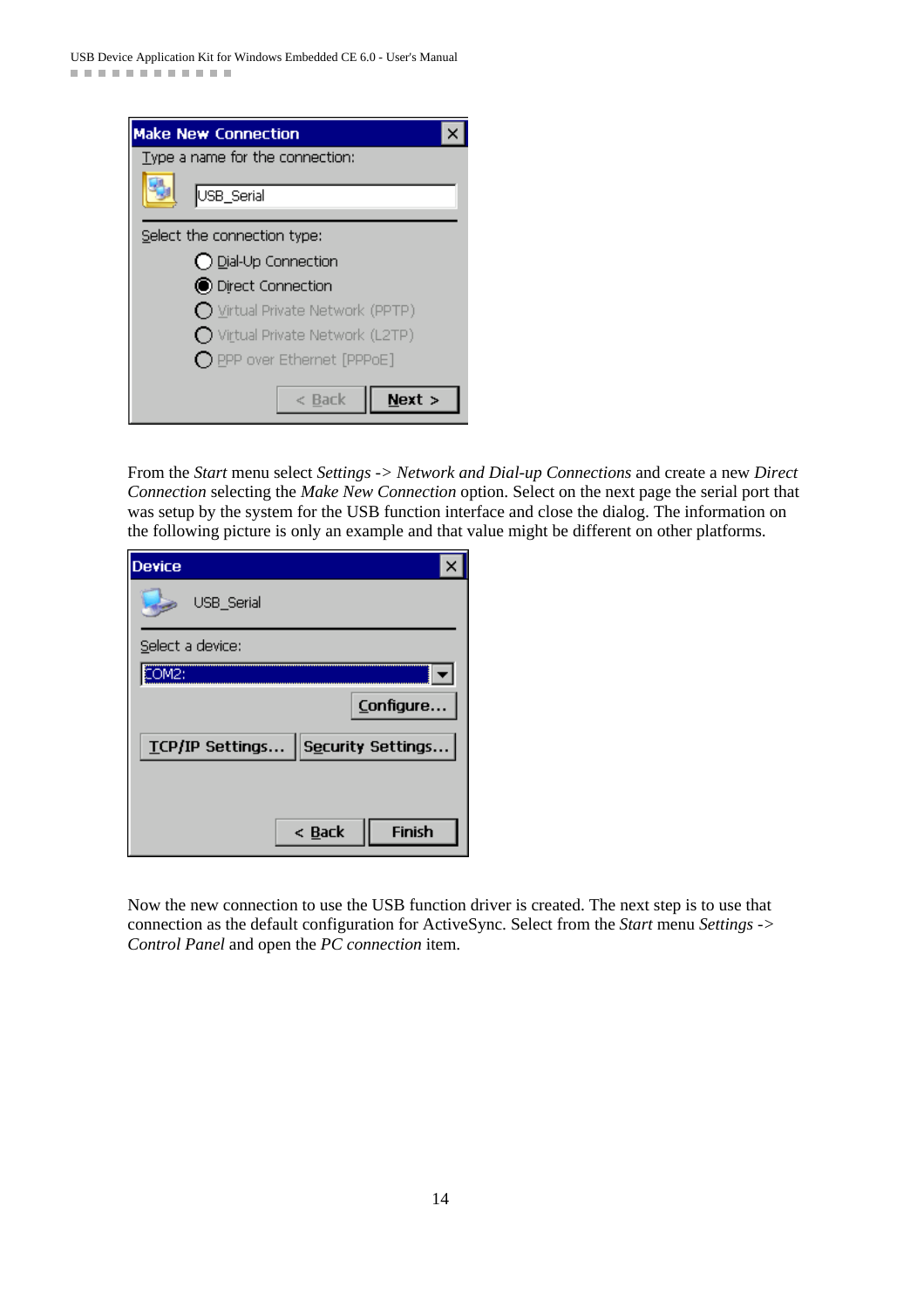

Click on the Change button and select the new created direct connection from the list of available connections. Confirm both dialogs with *OK* and now when connecting the USB function device to the PC ActiveSync should automatically start.

### 5.1.3 Selecting the Serial profile

Make the following change in your **USBFN.reg** file, you need to uncomment the **Serial\_Class** and comment the rest (";").



Now you can build the project with the profile selected.

Right click over USB\_Device\_AppKit and select **Rebuild** and then right click over the project and select **Make Run-Time Image**.

#### 5.1.4 Using the Serial profile

When using the serial profile no additional components are necessary to expose a serial port to the Host.

On the PC side (Host) the standard USB serial driver (usbser.sys) need to be installed. After building and deploying successfully the Windows CE image connect the USB cable with the device connector to the target and with the host connector to a PC or Laptop. The first time the host will install the corresponding driver and the device will be available for use. In the Device Manager the COM number assigned to the serial port can be found and normal serial communication can be used between the target and the connected PC.

#### 5.1.5 Installing the USB Serial driver under Windows

In case the USB serial driver isn't installed on the used Windows machine the *usbser.sys* file comes with various versions of Windows. It can be found on Windows XP typically in

*C:\WINDOWS\Driver Cache\i386\driver.cab* 

When the generic serial driver is loaded and the USB device connected to the Windows host with a USB cable, Windows should recognize the generic serial device and ask for a driver. Indicate Windows to find the driver in the folder that contains *usbser.inf* and *usbser.sy*s.

The *usbser.inf* is included in the Kit as an example and can be found at

*C:\Program Files\Digi\AppKits\USB\_Device\_AppKit\inf*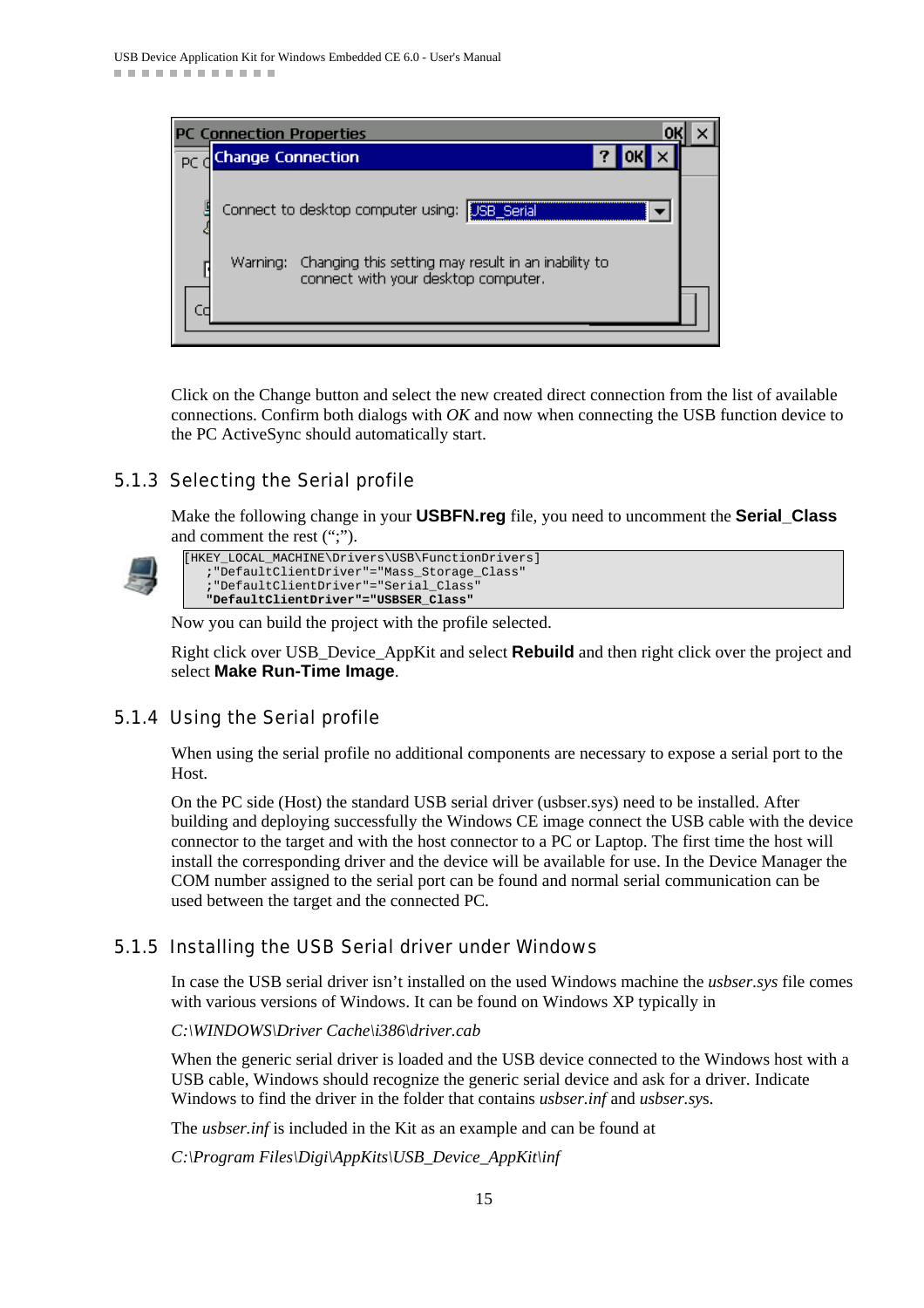On Windows XP, when the generic serial device is first plugged in, the "Found New Hardware Wizard" starts up. Select "Install from a list or specific location (Advanced)", on the next screen select "Include this location in the search" and enter the path or browse to the folder containing *usbser.inf* and *usbser.sys*.

Windows will complain that the Generic Serial driver has not passed Windows Logo testing, but select "Continue anyway" and finish the driver installation. In the "Device Manager" (under "Control Panel", "System", "Hardware") on Windows XP expand the "Ports (COM & LPT)" entry and you should see *Generic Serial Port* listed as the driver for one of the COM ports.

### 5.1.6 Uninstalling the USB Serial driver under Windows

To uninstall the Windows XP driver for *Generic Serial Port*, right click on the *Generic Serial Port* entry in the "Device Manager" and select "Uninstall".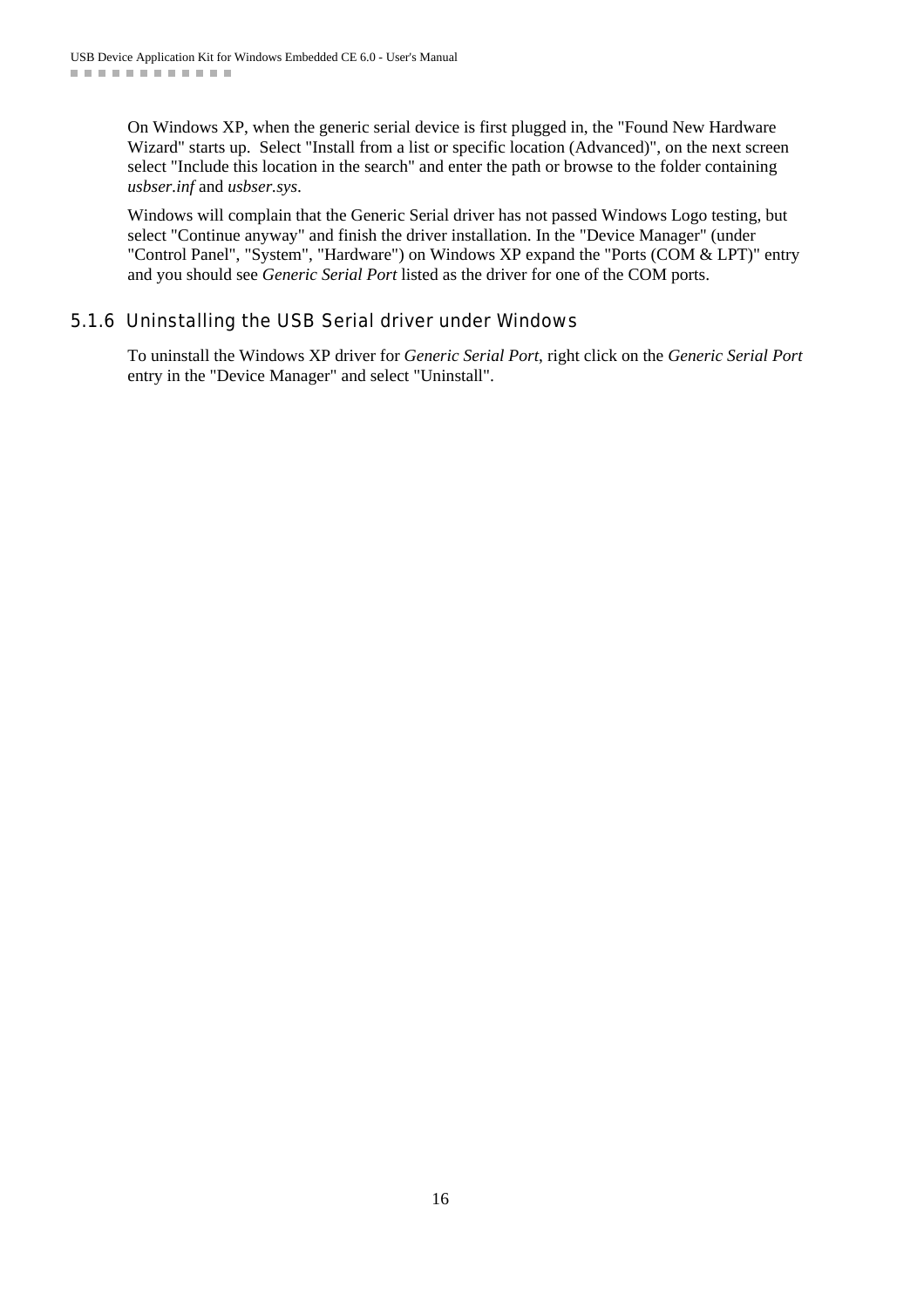# 5.2 Mass Storage USB Function Client

### 5.2.1 Selecting the profile

Make the following change in your **USBFN.reg** file that is part of the subproject, you need to uncomment the **Mass\_Storage\_Class** and comment the rest (";").



| [HKEY LOCAL MACHINE\Drivers\USB\FunctionDrivers] |  |  |
|--------------------------------------------------|--|--|
| "DefaultClientDriver"="Mass Storage Class"       |  |  |
| :"DefaultClientDriver"="Serial Class"            |  |  |
| ; "DefaultClientDriver"="USBSER_Class"           |  |  |

Now you can build the project with the profile selected.

Right click over USB\_Device\_AppKit and select **Rebuild** and then right click over the project and select **Make Run-Time Image**.

### 5.2.2 Using the profile

To use the Mass Storage profile a block device like CF, SD card or USB Memory stick is necessary to make the profile working correctly. Following some examples how some of these block devices need to be added to the Windows CE project.

Exposing a USB memory stick from the target to a PC (Host) the components USB Mass Storage Function client, USB Host support and USB Storage class driver are necessary. Using any other



*When connecting the USB cable to the Host it might take some time till the storage device is represented .*